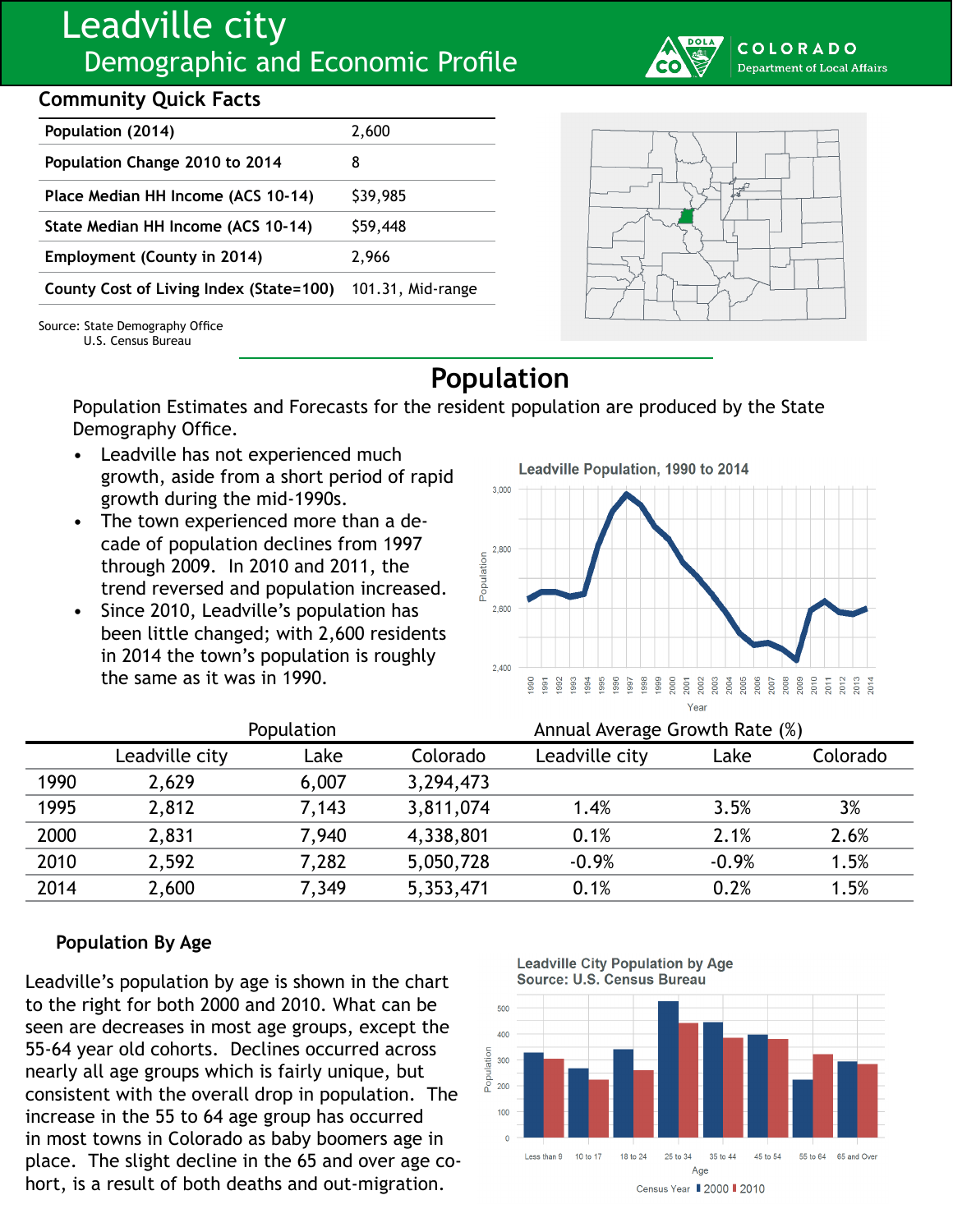#### **Population By Age, Continued**

Lake County, where Leadville is located, is expected to show modest growth between 2015 and 2025. The largest amount of this growth is forecast for those between 70 to 79 years of age, followed by 40 to 49 year olds. Working age adults in all age groups, except for 60 to 69, are also projected to see small increases. In-migration to the county will be driven by workers at nearby resorts seeking lower housing costs and the need for replacement workers for older adults aging out of the county's current labor force. Due to the forecast growth in working age adults, there is also growth in the number of children. This growth will not negate the need to evaluate aging services, but may alleviate some of the downward pressure aging can put on tax revenues.



# **Housing & Households**

| 2000  | 2010  | 2010 % |
|-------|-------|--------|
| 1,514 | 1,674 |        |
| 1,253 | 1,202 | 71.8%  |
| 758   | 699   | 58.2%  |
| 495   | 503   | 41.8%  |
| 261   | 472   | 28.2%  |
| 106   | 203   | 43%    |
| 155   | 269   | 57%    |
|       |       |        |

- The overall vacancy rate was only 28% in 2010, up from 17% in 2000.
- Of the vacant units, 43% are used as seasonal or vacation homes.
- Most of the units are owner occupied (58%) but an active rental market exists as well.

- There was a small decrease in households between 2000 and 2010.
- This decrease is almost entirely due to declines in family households. Similar to many other areas of the state, nonfamily households – especially those living alone, experienced the fastest growth in the county.
- The increase in non-family households is likely tied to the growth in the 55 to 65 age group.

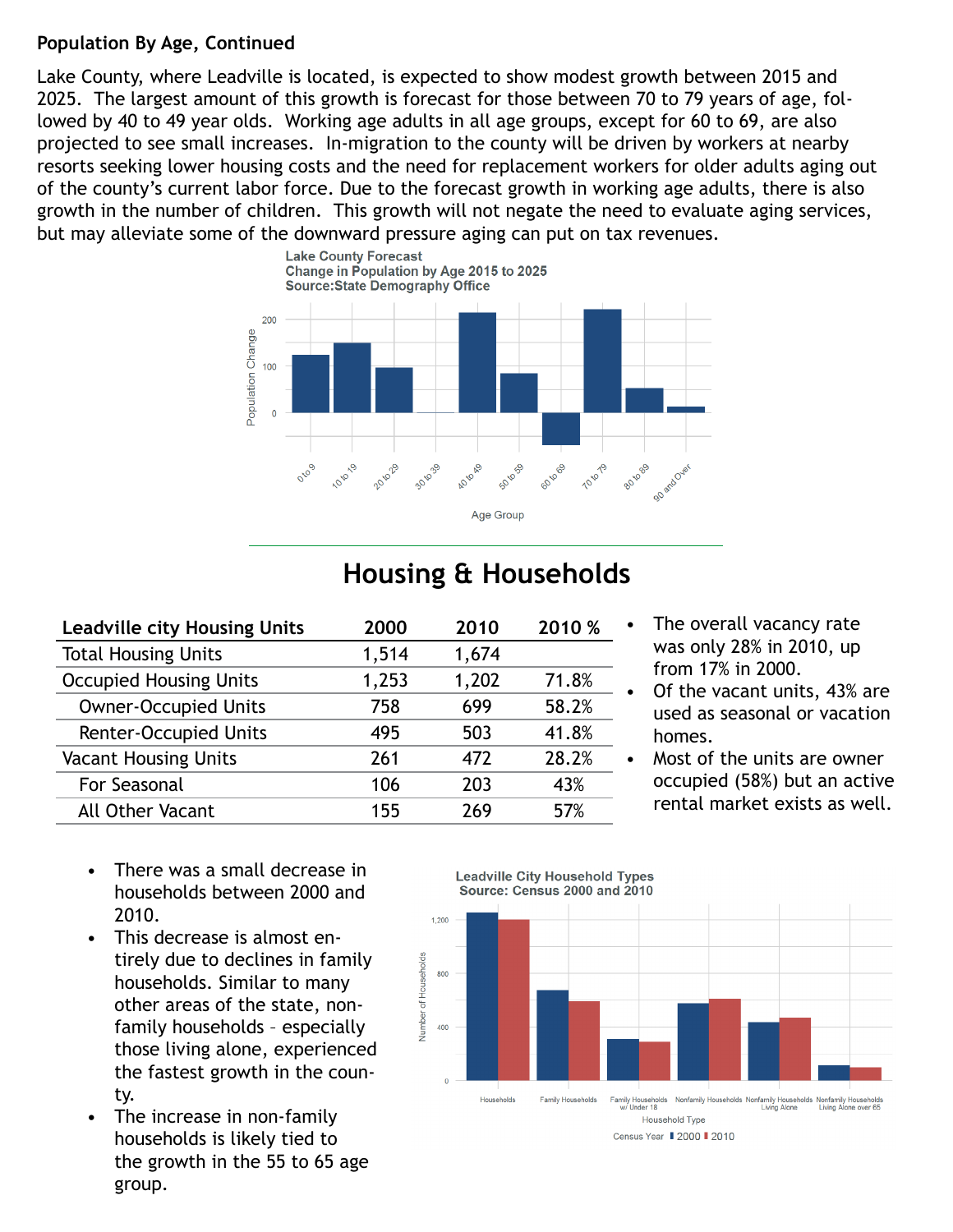# **Race & Ethnicity**

#### **Leadville city Population by Race/Ethnicity**

|                                  | 2000  | 2010  | 2010 % |
|----------------------------------|-------|-------|--------|
| Total                            | 2,821 | 2,602 |        |
| White                            | 2,031 | 1,774 | 68.2%  |
| <b>Black or African American</b> | 3     | 4     | 0.2%   |
| American Indian or Alaska Native | 25    | 26    | 1%     |
| Asian                            | 9     | 15    | 0.6%   |
| Native Hawaiian and Other        |       | 2     | 0.1%   |
| Some Other Race                  | 0     | 6     | 0.2%   |
| Two or More                      | 34    | 30    | 1.2%   |
| Hispanic                         | 718   | 745   | 28.6%  |

**Source: U.S. Census 2010**

- Leadville is more diverse than the state as a whole and became slightly more diverse over the past decade despite an overall population decline.
- The Hispanic population increased by 4% while the White population decreased by 13% from 2000 to 2010; the overall growth rate was -8%.

## **Income**

The median household income in Leadville was much lower than statewide, \$39,985 versus \$59,448. The graph below compares Leadville's income distribution to the state. Leadville has a larger share of people earning between \$30,000 and \$39,999, \$50,000 to 59,999, and less than \$19,999 than the state. It lags the state in all other income categories. Many of the town's residents fill lower-paying service jobs in neighboring counties.



## **Education**

Leadville has a higher share of its population with a bachelor's degree compared to the state. The majority of residents have greater than a high school education.



Geography Colorado Leadville City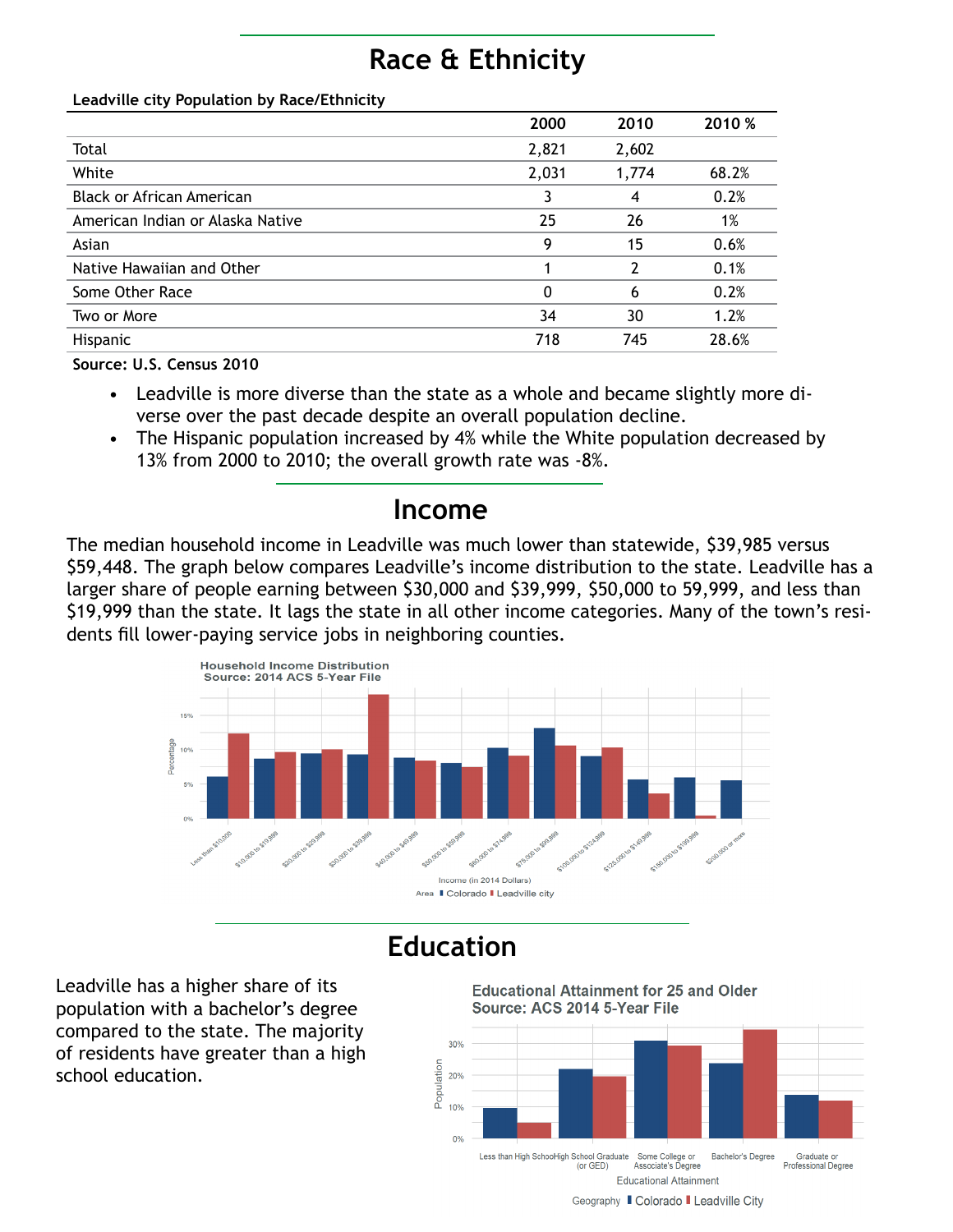## **Commuting**

Communting plays an important role in the economy of an area because not all workers live where they work. Commuting impacts local job growth, access to employees, and transportation infrastructure.

About 29% of the jobs (dark green) are held by residents and 71% of the jobs are held by people who live outside the town. Considering Leadville's labor force (light green), about 22% work in the town and nearly 78% are employed outside of the city, with many commuting to Eagle, Denver and Summit counties.

Leadville city Commuting Patterns, 2013



Note: Data does not include agricultural and self-employed jobs and uses administrative boundaries only.

## **Jobs & the Economy**

Total employment in Lake county was estimated to be 2,966 in 2014. Lake has gained approximately 120 jobs since 2008. As shown in the time series below, the strongest growth occurred in 2011-12 and 2014. The largest share of job gains have been in mining (due to the reopening of Climax mine in 2011), while small gains have occurred administrative and waste management, and accommodation and food services.

Lake County Total Estimated Jobs, 2001 to 2014 **Source: State Demography Office** 2,900 2.800  $2,700$ 2.600 2.500 2002 2003 2004 2005 2006 2007 2008 2009 2010 2011 2012 2013 2014

Note: Grey shading represents beginning to bottom of U.S. recessions.

| Agriculture                                | 0.0%  |       |
|--------------------------------------------|-------|-------|
|                                            |       | 0.4%  |
| Mining                                     | 0.3%  | 11.2% |
| <b>Utilities</b>                           | 0.3%  | 0.2%  |
| Construction                               | 6.6%  | 9.1%  |
| Manufacturing                              | 2.6%  | 1.6%  |
| <b>Wholesale Trade</b>                     | 1.1%  | 1.0%  |
| <b>Retail Trade</b>                        | 8.9%  | 6.1%  |
| Transportation & Warehousing               | 0.8%  | 0.9%  |
| Information                                | 0.5%  | 0.6%  |
| Finance and Insurance                      | 1.0%  | 0.8%  |
| Real Estate and Rental and Leasing         | 1.1%  | 2.4%  |
| <b>Professional and Technical Services</b> | 1.3%  | 2.9%  |
| <b>Management of Companies</b>             | 0.0%  | 0.0%  |
| <b>Administrative and Waste Services</b>   | 4.8%  | 5.5%  |
| <b>Educational Services</b>                | 2.0%  | 2.7%  |
| <b>Health Care and Social Assistance</b>   | 10.8% | 7.8%  |
| Arts, Entertainment, and Recreation        | 7.3%  | 5.1%  |
| <b>Accommodation and Food Services</b>     | 14.5% | 9.9%  |
| <b>Other Services</b>                      | 1.4%  | 5.3%  |
| Government                                 | 34.6% | 26.5% |

#### **2014 Share of Jobs by Industry**

Leadville has a similar industry mix to Lake County, as seen in the chart below. The largest industries by employment share of jobs are Government, Accommodations and Food Services, Health Care and Social Assistance, and Retail Trade. The county has a much larger share of jobs in Construction and Mining than the town, demonstrating its reliance on these industries.

Source: Department of Labor and Employment & SDO Total Estimated Jobs

**Economic Industry Mix**